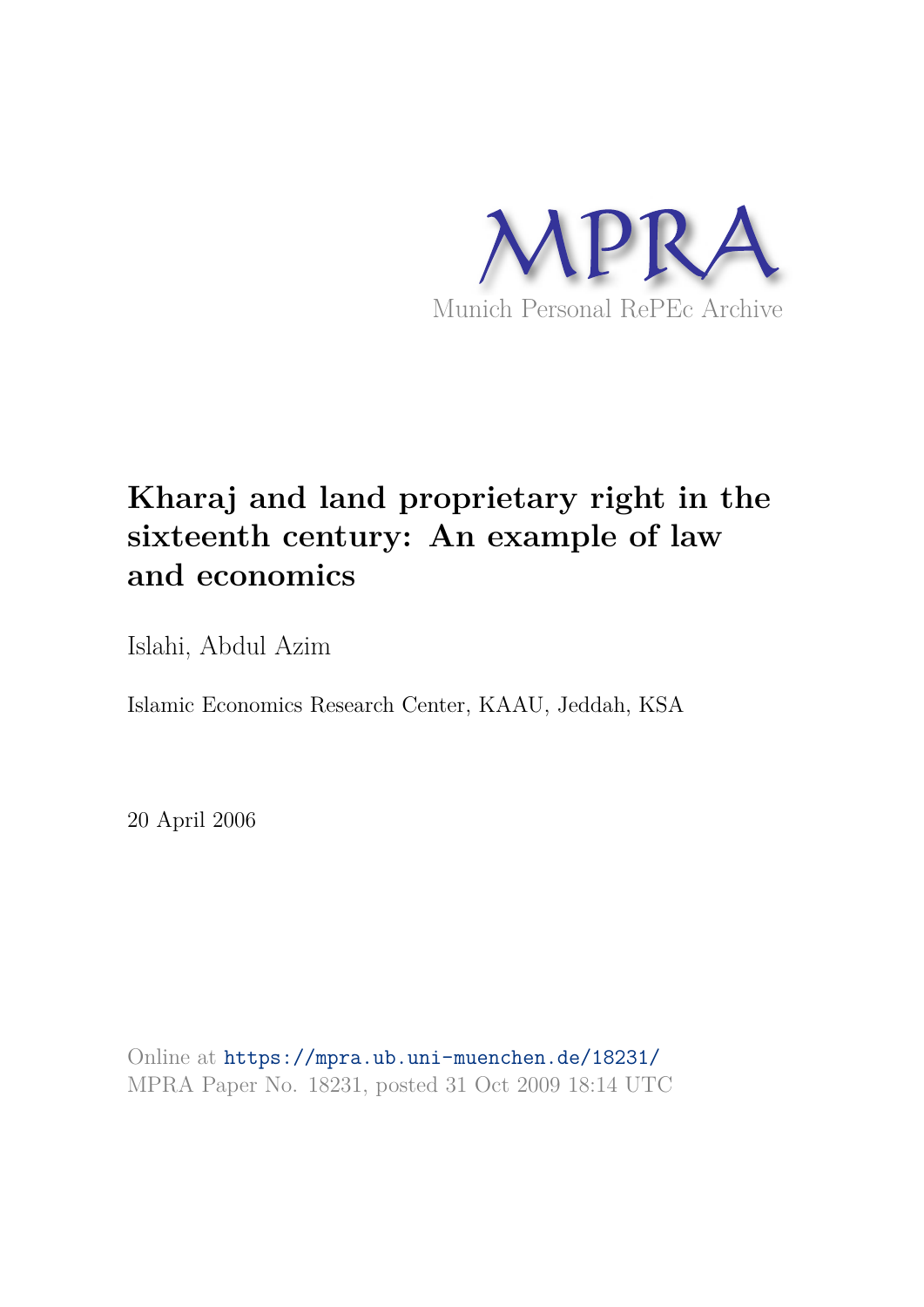## *KHARAJ* **AND LAND PROPRIETARY RIGHT IN THE SIXTEENTH CENTURY: AN EXAMPLE OF LAW AND ECONOMICS**

### **Abdul Azim Islahi[\*]**

Abstract

 *Kharaj* (land-tax) has been a controversial subject since the formative period of Islamic jurisprudence. It is said that Muslim jurists have been very conservative while dealing with the subject of *kharaj*. But this is wrong perception or opinion. The Controversy have mainly been revolved around the *kharaj*-payer's relationship with the land he owned or cultivated. This nature of relationship was necessary, for in circumstances it alone determined what to do with the *kharaji* land. A host of problems surfaced over the centuries and the Muslim jurists dealt with them differently. The later jurists, specially during the Ottoman period, face situations which did not exist in early period. So they were compelled to develop their own thoughts over a number of issues and in so doing they had to differ from their predecessors. It may, therefore, be argued that the Islamic law on *kharaj* has never been rigid and static.

#### **Introduction**

 Since the early period of the formation of Islamic jurisprudence, controversy existed over the status of *kharaj* (land-tax) payers and their relations with the land. With the passage of time this controversy further deepened.

 It is generally held that in the later centuries succeeding *ulama* strictly followed scholars of the first four centuries of Islam when the door of *ijtihad* was not closed. There is also widely accepted paradigm that 'no thoroughgoing changes occurred in Islamic law after the tenth century' (Johansen, 1988, p. 1). But Baber Johansen in his work *The Islamic Law on Land Tax and Rent* demonstrates with special reference to the development of Hanafite law in Mamluk<sup>1</sup> and Ottoman periods that changes in the legal doctrine were not restricted to civil transactions', as generally it is understood, 'but also concerned the public law.' (ibid. p. 2) To him, 'interrelated key concepts of the Hanafite law such as property, rent, and the taxation of arable lands underwent thoroughgoing changes in the Mamluk and Ottoman periods' (ibid).

 The word *kharaj* in its current usage denotes tax collected on proprietorship of land in its various forms. 'Kharaj lands were the full property of their owners, and therefore they had right to sell them as they liked; when the owner of the land died, it was divided between his heirs. If the non-Muslim owner of *kharaji*  land abandoned his land and fled, then his land was rented out and its *kharaj* was taken from its produce' (Orhanlu, 1990, E I, 4:1054)

 Kharaj has two main forms: *muqasamah* and *muwazzaf* or *wazifah*. *Kharaj muqasamah* is defined as an impost levied in a certain proportion of the produce, such as one-fifth, one-fourth, one-third etc. It was leviable only when the land was cultivated. *Kharaj muwazzaf* was fixed on land according to producing capability of land and was due whether the land was cultivated or not.

 As the frontiers of Islamic state expanded from Arabia, the laws of land taxation, land holding and cultivation, the legal position of non-Muslim citizens of Islamic state and related matters attracted the attention. The major portions of the heartland of Islam being always a region of agricultural economy, these issues have always been of special interest. By comparing the legal doctrine of the pre-classical and classical periods with the legal opinions of the Ottoman jurists Johansen shows what structural changes have occurred between the tenth and sixteenth centuries (Johansen, 1988, p. 1). In his opinion, 'Tax and rent are interrelated key concepts of the Hanafite law that cannot be studied independently of each other. The system of taxation largely determines the margin that is left for the appropriation of rent. The doctrine on tax and rent largely determines the conception of landed property. In the Hanafite doctrine on tax and rent, changes of individual legal ordinances and structural changes in the relationship between the tax and rent occurred in the period between the tenth and sixteenth centuries. These changes led to a redefinition of the concept of landed property' (ibid. p. 3). Johansen argues that 'in its early classical periods, Hanafite law was a factor that protected peasant ownership of landed property against the state's claim to ownership of the peasants' landed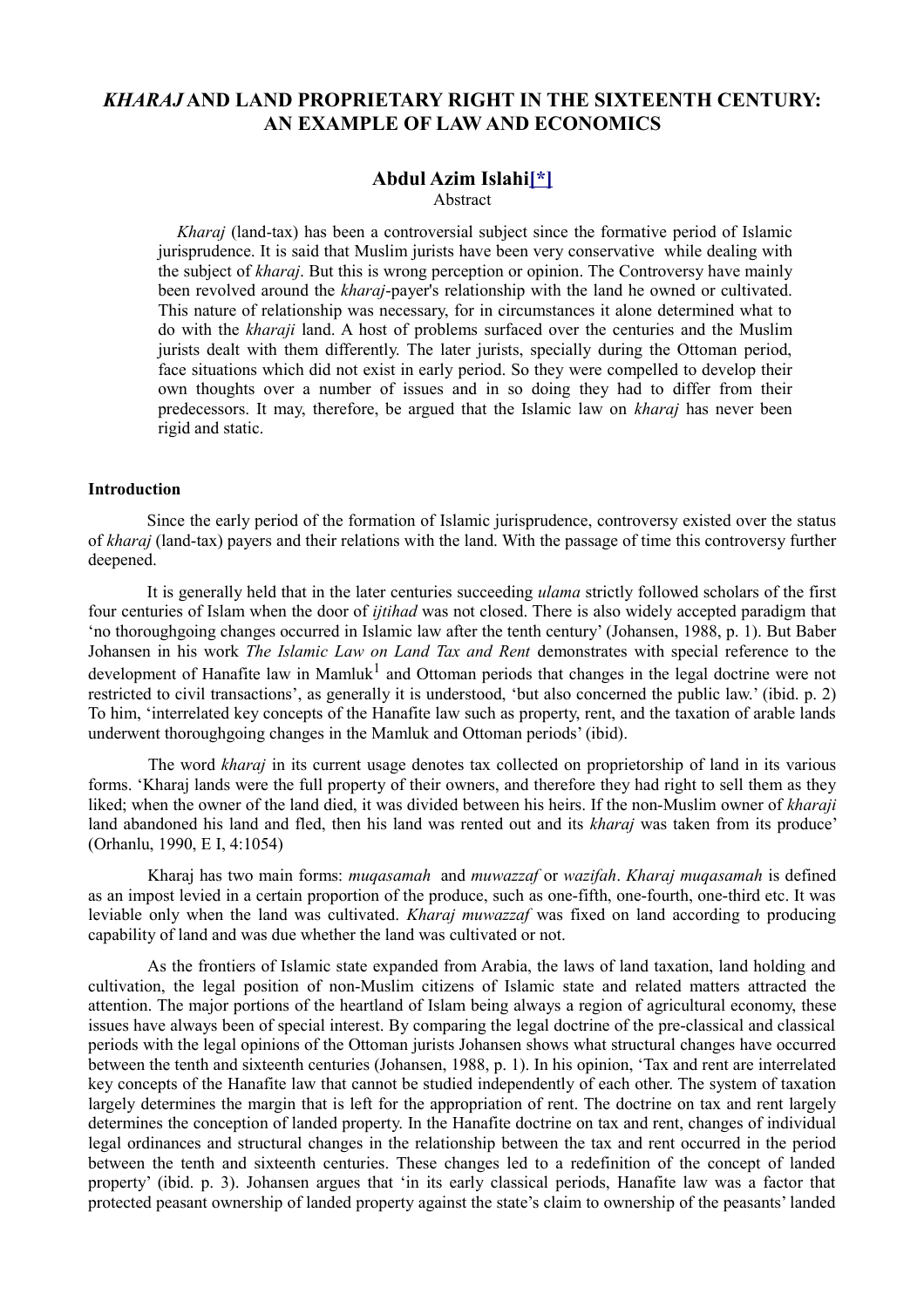property – but not against exploitation through tax and rent' (p. 4). Legal Ordinances developed under the early Hanafite law were equally applicable to all forms of landed property. 'It is only after the tenth century that new conceptions of tax and rent were developed that clearly differentiated between peasant holdings on the one hand and the landed property of the wealthy and powerful class of rentiers on the other hand' (p. 4). Johansen thinks that in order to protect the economic interest of this class of rentiers, new forms of law were developed and that of the 'old jurist' (*al-mutaqaddimun*) was dismissed in favour of the 'choice of the modern jurists' (*ikhtiyar al-muta'akh-khirin*) (ibid).

#### **1. Lands subject to** *kharaj***.**

 In principle 'all lands that are conquered by force ('*anwah*) and not divided among the victorious army but left to the original owners are subject to imposition of *kharaj*. Exception is provided in the case of Makkah. According to the Malikites (al-Khurashi, vol. 3, p. 129) lands conquered by force of arms by that very fact become *waqf* but are nevertheless left in the hands of their former owners in order that they may better be able to pay the *jizyah*. These lands are subject to *kharaj*, which in reality is a rental, and being *waqf*  lands, they may revert to the state, upon the death of their holders.

 The Shafi'ite view is that the ownership lands conquered by force returns to all Muslims. These lands become immobilized (*waqf*) in the general interest of Muslims and are subject to *kharaj* which is really a rental collected from them perpetually (al-Shafi'i, n.d., Vol. IV, pp. 103-193).

 The most clear report of Hanbalites is that the ruler is left to do whatever better he thinks in the interest of Muslims – to distribute or to retain in the hands of their previous owners at a rental in the form of permanent *kharaj*. The land will be *ushri-kharaji* land (Ibn al-Qayyim, n.d., 2: 173).

 The Hanafites' stand is that the ruler is authorized to distribute the land among the fighters or retain them (the previous infidel land owners) and impose *jizyah* on their heads and *kharaj* on the lands (al-Sarakhsi, 1978, 10: 15, 37; Ibn al-Humam, 1316 AH, 4: 303). There had been divergence of legal opinions on the question of the status of such lands subjected to *kharaj* payment. The same is also stated in the Hanafite School. But a survey of works on Hanafite jurisprudence would show that *kharaj* payment on a land refers to ownership right to such a land (Johansen, 1988, pp. 8-11). The most prominent Hanafite scholar of Ottoman period Ibn Nujaym writes 'The Hanafite *imam*s are unanimous that when the leader conquers a country and retains its people on it and imposes *kharaj* on their lands, in this case the inhabitants enjoy property right over those lands. All forms by which they dispose of them such as sale, gift, bequest, leasing, lending, transformation into endowment are valid, regardless of whether the disposing person remains an infidel or embraces Islam (Ibn Nujaym 1980, pp. 52-53). However, lands granted as *iqta'* do not represent ownership. Similar is the case of *ard al-hawz* (the sequestrated land). *Ard al-hawz* refers to the land that is taken over by the ruler either because the *kharaj* paying owner of the land has fled away from the village, from paying taxes, from his inability to cultivate the land or he is dead without legal heirs. Thus the *imam*  (ruler) will take care of the cultivation of *ard al-hawz* by an arrangement of share-cropping, tenancy or wageearning cultivators. In all four cases of *ard al-hawz,* the former proprietors retain property rights except the last case when no survivor is left. In this case state takes the full ownership of the land (ibid. p. 53).

 The basic legal principle that governs the Hanafite position on taxation is summarized in the following sentence ascribed to Abu Hanifah: "In contrast to all other commodities the productive lands in our territory are never exempted from taxation. This taxation consists either of *kharaj* or of '*ushr*" (al-Sarakhsi (1978), Vol. 3. p. 6, quoted by Johansen, 1988, p. 7).

 Developments of Hanafite rule and reasoning on agrarian relations are best summerized by Johansen (1988, pp. 122-124) in his work "*the Islamic law and land Tax and Rent*". The knowledge of those developments will be helpful to understand Ibn Nujaym's idea who took stock of problems connected with the changes in land tenure, tax and rent in the middle of  $10^{th}/16^{th}$  century. Here is the gist: During the formation period of Hanafite system of legal reasoning the payment of land taxes was considered 'as a proof of proprietary rights with regards to arable lands'. Later on, to facilitate the land owners' appropriation of rent from their tenants, Hanafite jurists developed the idea that through contract of tenancy or share-cropping the productive use of land is transformed into a commodity. This commodity may be rented out through a contract – something that differentiates between tax and rent. The payment of the land tax became a privilege that proved the rentier classe's proprietary rights to their lands and guaranteed their right to collect rent from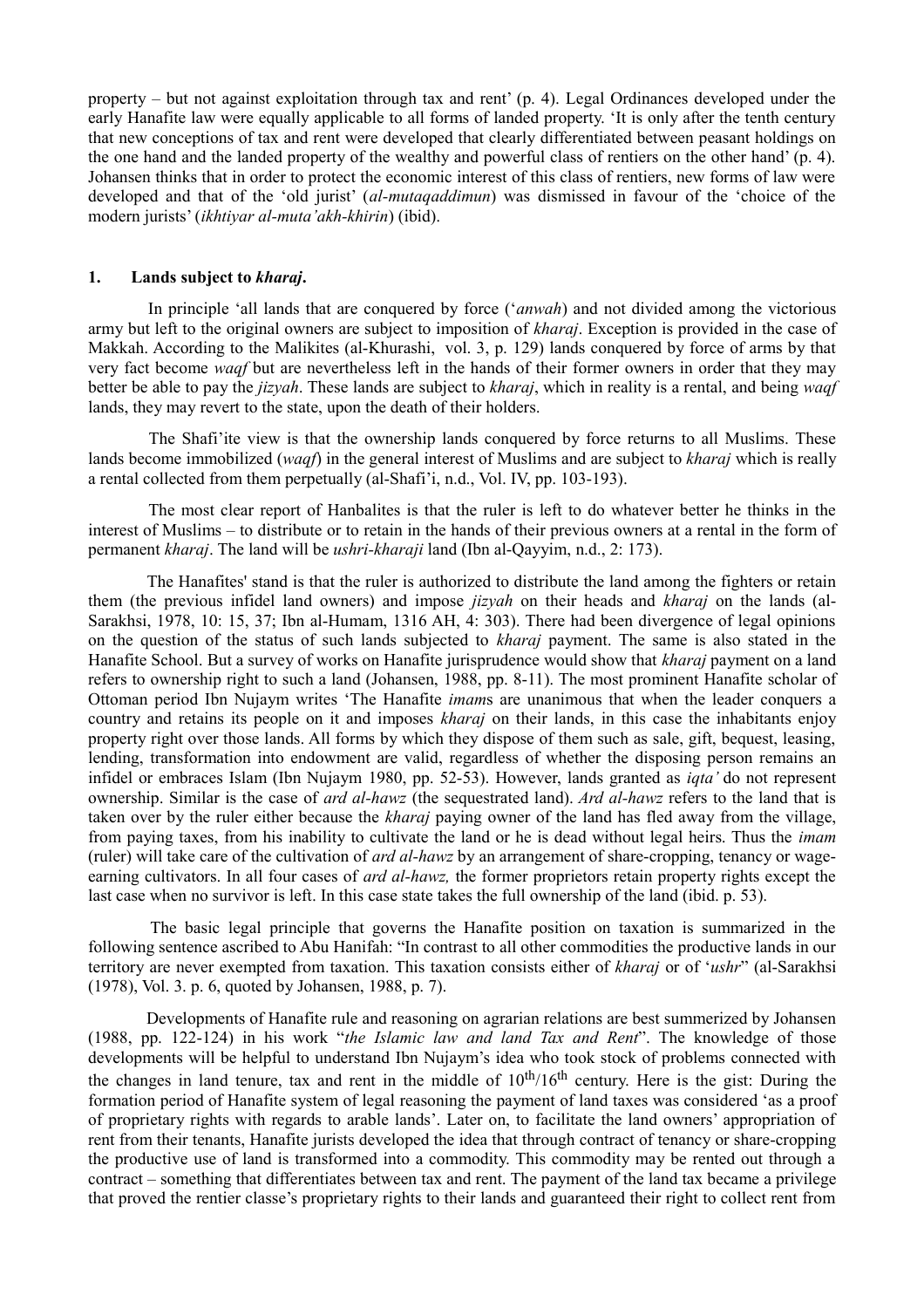the peasants who tilled those lands. In further development, 'the legal status of rent yielding landed properly is assimilated to that of state lands in that the rent paid for its use falls due in the way of taxes. With regard to rent-yielding landed property, the contract is no longer considered to be necessary condition for the obligation to pay rent'. In other words, 'the relationship between the rentier and his peasants is no longer based mainly on contract and consent.'

#### **2. How Egypt Transforms from** *Kharaj* **paying Country to Rent paying**

During 9<sup>th</sup>/15<sup>th</sup> century frequent epidemic caused heavy toll of Egyptian population especially in rural areas. Due to the death of peasant proprietors with no heirs, their lands fell to the government, that was generally granted as *iqta'* or directly cultivated by farmers who paid rent to the *iqta'* holders or to the government. Historically Egypt has been a *kharaj*-paying country (*ard al-kharaj*). But the fifteenth century existing conditions showed just opposite. At this the famous Hanafite scholar of the period Ibn al-Humam remarked: "What is collected now-a-days is payment of rent and not *kharaj.* Can't you see that the land is not the property of the cultivators? This is so in spite of what we said about the land of Egypt being *kharaji*  lands. Allah knows best, it is as if the proprietors died one after another without heirs so that the land fell to the public treasury (Ibn al-Humam (n.d.), 4:362; Ibn Nujaym 1980, p. 52). In this way Ibn al-Humam explains and legalizes the tenant status of peasants and the fact that they no longer enjoyed property rights with regard to their lands in spite of their paying levies to the *iqta'* holder or the ruler (Johansen, p. 85).

### **3. Ibn Nujaym's Treatise on Land Tenure in Egypt**<sup>2</sup>

 In 959/1552 Ibn Nujaym wrote his important treatise on land tenure in Egypt, entitled *al-Tuhfah al-Mardiyah fi'l-Aradi al-Misriyah*. 3 This was in response to a controversy arose at that time about the legal validity of *Bayt al-mal's* sale of state lands to private persons (Ibn Nujaym, 1980, p. 50; (n.d.), 5:115). 'It is a jurist's defence of the fiscal and legal privileges of the land owning rentier class against the Ottoman attempt to turn their lands back into state property' (Johansen 1988, p. 87) Ibn Nujaym answers three questions in this treatise: Why is it legal that no *kharaj* is paid as many awqaf and much private landed property that was bought from the *Bayt al-mal*? Why is it legitimate to constitute *waqf* from private landed property that had formerly belonged to the public domain? And how can the *Bayt al-mal*'s documents be used as proof for the claim that lands bought from the *Bayt al-mal* are tax exempt?

 After reiterating that basically Egypt is a *kharaj*-paying country, Ibn Nujaym discusses the way how *Bayt al-mal* will react in case the *kharaj* payer is unable to cultivate the land and pay the *kharaj* or absconds. In this case the *sultan* (ruler) shall sequestrate the land and act as the proxy of the peasant proprietors. After that he can get it cultivated on payment of the cost from *Bayt al-mal* or farm it out or sell it on their behalf. 'The *kharaj* owed to the public treasury should then be deducted from the yield of the crop or from the rent or the price of the land and the surplus should be given to the former owners'. This has been the opinion of Imam al-Walwaliji (d. after 540/1145) and authors of *al-Nihayah*, *al-Muhit* and others (Ibn Nujaym, 1980, p. 53). 'It is obvious that in the first two cases (that is, cultivated by the *Bayt al-mal* or farmed out) a vague and precarious right of ownership is retained by the former *kharaj* payers. If the ruler sells the land, *kharaj* is deducted from the price and handed over to the public treasury. The surplus of the price will be given to the former owners. The public treasury does not lose its claim to *kharaj*, because the ruler acts only as a proxy of the former owners and the land does not change its status through the sale'.

 On the other hand when the peasant proprietor dies with no heirs, the land reverts to *Bayt al-mal* and 'the ruler is entitled to lease it and have its rent paid to the public treasury. He may also buy it himself, in which case he must first have it sold to a third person from whom he then buys it'. This is to avoid blame of taking any undue concession (ibid, p. 54). 'The ruler is entitled to sell these lands to private proprietors on the grounds that public interest requires it, that the public treasury is in need of money or simply because he wants to exercise his absolute or unquestionable rights to sell state lands' (ibid, p. 51). Land bought by private proprietors in this way is a privileged property and exempt from taxation'. The reason for this fiscal privilege is that *kharaj* is considered a personal obligation. Once the *kharaj* paying proprietor dies, the obligation ceases to exist. There is another technical reason. 'The ruler is entitled to sell either a thing itself or its use. If he receives a price for the land itself and hands that price over to the public treasury, he is no longer entitled to require an extra payment for the use of the land' (ibid, p. 54). Consequently, the land ceases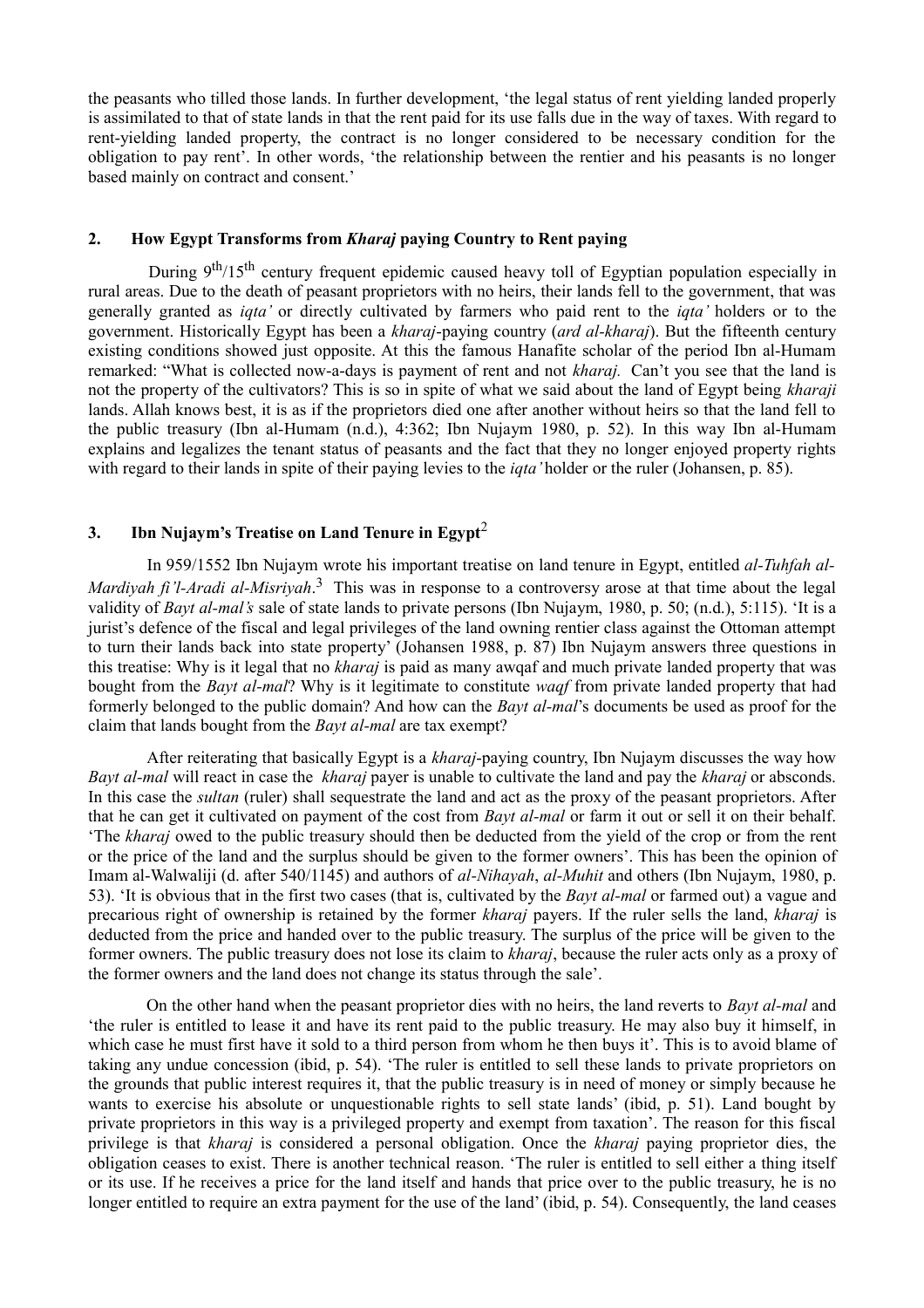to be subject to *kharaj*. According to Johansen (1988, p. 89): 'This reasoning clearly contradicts the classical Hanafite position on taxation according to which the payment of taxes proves the existence and continuity of proprietary rights. But both ways of reasoning were accepted by the Hanafite jurists of the Ottoman period and are quoted in legal compendia of the seventeenth country'. Johansen considers it 'a legal basis for the fiscal privileges of the landed property of the rentier' (ibid).

 To Johansen, Ibn Nujaym's definition of the legal consequences of "the death of the *kharaj* payer" makes the ruler the most important seller of arable lands and fiscal privileges, because it entitles him to sequestrate peasant property, to inherit the lands of those proprietors who die without heirs and to dispose of lands so acquired at his own discretion. Buying lands from the public treasury apparently was in many cases a means of acquiring fiscal privileges. Ibn Nujaym says that when the ruler sells arable lands he may either accord the buyer the fiscal privileges of exemption from taxes, an arrangement legitimized through the notion of the "death of the *kharaj* payer," or he may treat the lands sold as taxable landed property on the basis that they were derived through the sequestration of the land of bankrupt peasant proprietors' (ibid, pp. 89-90).

 As for the question how to distinguish these two types of sale, Ibn Nujaym answers: "If the price is low this indicates that [the sale was effected] because of the proprietor's inability [to till the soil or pay the *kharaj*] and if the price is high, this indicates that [the sale resulted] from the death of the proprietors. Because in this case, the buyer becomes an exclusive proprietor of the land and he is not a share-cropper or a peasant. Therefore, he desires to purchase it at a higher price. This is obvious and an established fact. It is generally known that the *emirs* in the past used to be glad and proud if they bought land from the public treasury. No body reports that the sultan ever asked them to pay *kharaj* after the sale or that the religious scholars demanded the payment of the *kharaj* form them or on the lands that were transformed into waqf" (Ibn Nujaym, 1980, p. 60).

 After analysing Ibn Nujaym's writings on the sixteenth century controversy over the *kharaj* and proprietary rights relationship, Johansen (1988, p. 98) remarks: 'Ibn Nujaym's writing constitute an important attempt to take stock of the problems connected with the changes in land tenure, tax and rent in the middle of the sixteenth century. He knew that he could not solve the problems he faced merely by continuing the old Hanafite legal tradition in dealing with them. The immense authority which his writings enjoyed in later centuries not only in Egypt but also in Syria and Palestine shows that his solutions were widely accepted. He was certainly not always the author of the legal opinions which he integrated into his solutions. In many aspects his writings reflect the cumulative effects of a process of slow and cautious reformation of the Hanafite legal tradition that had been going on since the tenth century and that had worked its way from Central Asia to Egypt and Syria during the Mumluk period.' The skill with which he tackled the problem is a proof that 'Ibn Nujaym was a capable synthesizer who could integrate new notions and ordinances serving the interest of the rentier class. He shares with other Hanafite jurists of the Ottoman period the practical insights and economic and social interest that made the workable solution of new problems possible' (ibid).

 In the preceding pages it has been seen that substantial changes took place in Hanafite law regarding land possession and payment for it. As against the early Hanafite jurists, 'the productive use of the land was commodified' through the contract of tenancy or *ijarah*. However, only contract is not enough to make it liable to pay rent. The contracted person has to given time to use the land. It is the time during which it is possible to the tenant to use the land that determines the size of the commodity for which the tenant has to pay rent (Johansen, p. 31). According to Johansen (ibid, p. 32), 'The calculation of time as an economic factor which determines the amount of the salary and the rent enters into the political economy of Islamic law through the contract of *ijarah*'. He further says: 'the concept of rent as developed in the pre-classical and classical period of Hanafite law clearly works in favour of the emancipation of the peasants and against all attempts to view them as serf and to regards their rent as a kind of menial due. In addition, the Hanafite jurists clearly view the contract of tenancy as an instrument for the furthering of social and economic integration of various states of the rural society. The tenant obtains the right to use the rented property, a right which is constructed as being a form of a property (ibid, p. 38). This makes the tenant entitled to sublease and further subleasing - a kind of social and economic integration. Tenants and lessors are thought of as proprietors and for that reason both of them may become lessors and rentiers (ibid).

 The early Hanafite jurists are almost unanimous that the unauthorized use (*ghasb*) of arable lands does not engender the obligation to pay rent because a contract is obligatory to pay any rent. However, unauthorized user of landed property has to make compensation for the diminution of the value of the land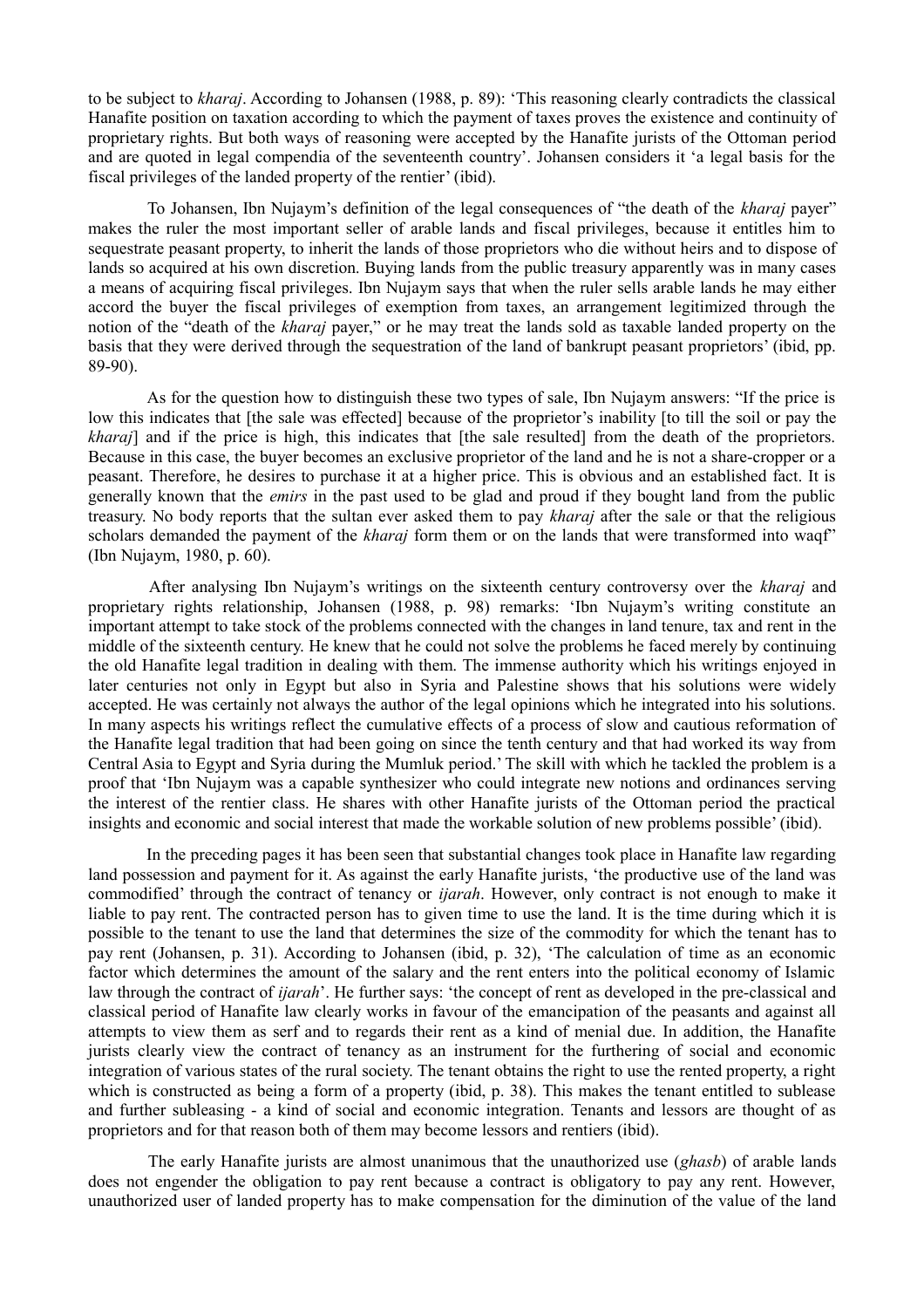#### arising from his cultivation of it.

 Following his teacher, the twelfth century trasoxanian Hanafite scholar Qadi Khan (d. 592/1196) classified lands as those which are held by their ownership for the sole purpose of cultivating them through a share-cropping relationships and other lands that are not held for this purpose'. For the first kind of land contract is not obligatory if a custom exists regarding the shares of the two parties. This is not applicable to the other kind of land (Qadi Khan, 1282 AH, 3: 168-69). This differentiation has far reaching consequences on rentier and tenant relationship. It gives rentier class a privileged position. This was exploited by the jurists of the following centuries. Especially it was done by propounding the notion of the death of *kharaj* payer proprietors without heirs. As we have seen above, Ibn al-Humam gave an explanation how Egypt, a historically *kharaj* paying country, turned into a majority of rent paying population. His notion of the "death of the *kharaj* payer" was most skilfully and systematically used by the sixteenth century famous Hanafite scholar Ibn Nujaym. <sup>4</sup>

#### **4. Law and Economics**

 Ibn Nujaym, in spite of being a great scholar, is not an original thinker (*mujtahid*). Nor would he like, perhaps, to be associated with *ijtihad* as he himself declares that the door of analogical reasoning (*alqiyas*), the basic of *ijtihad*, is closed in his time (Ibn Nujaym, 1980, p. 87). However, he examines the development on the subject of rent, *kharaj* and land proprietary rights in the Hanafite tradition of Islamic jurisprudence and analyses them. Finally he uses them as the building blocks for presenting a case that protects the rentier class in general and *awqaf* in particular. Those two institutions were at the risk of annihilation in the wake of Ottomans' efforts to increase the area under *miri* (the government owned) land to enhance the revenue of government. They already succeeded in this effort.<sup>5</sup> Shaw writes: 'The end result of the land law of 1553 was to restore to the Treasury some 300 tax producing *Muqata'a*s which had been alienated for various purpose in the late Mumluk and the early Ottoman times and to increase Treasury revenues by over 80 per cent during the last years of the century, with the result that it was able to send over twenty million *paras* to the Porte each year' (Shaw, 1962,Vol. 38, Nos. 1-2, p. 116).

 In his analysis of various provisions in Hanfite *fiqh* Ibn Nujaym visualized the economic repercussion on the rentier class, waqf administrators, tenants, and subtenants. Ibn Nujaym's effort is an excellent example of relation between *fiqh* and economics. It presents a strong case for study of law and economics and their interplay – more precisely the economic analysis of law. It may be noted that such a discipline originated in the United States in 1950s and found acceptance amongst the legal community from the 1970s onward. At present, while Law and Economics is a well-established and distinct discipline in the West, it is rarely heard in Islamic system. There is need to examine the Islamic heritage of *fiqh* and principles of *fiqh* to investigate the efficiency of those rules in achieving the economic objectives cherished by Islam. A discipline of *fiqh* and economics would attempt to perform an integrative treatment of *fiqh* and economics. Ibn Nujaym's analysis of the rules related to *kharaj* and land proprietary rights shall provide a sample of such an exercise. $6$ 

#### **5.** *Risalah dar Bay`-i Aradi***: A Sixteenth Century Treatise from the Mughal India**

 Shaykh Jalal al-Din Thanesari (d. 991/1582), a noted scholar of Emperor Akbar's time, wrote a tract entitled *Risalah dar Bay* '-*i Aradi*<sup>7</sup> (the title is in Persian but the text is in Arabic<sup>8</sup> meaning a treatise on sale of lands)<sup>9</sup>. This is another example of Law and Economics. In the  $16<sup>th</sup>$  century, not only in Egypt, but in India also controversy ranged over the grant of land and the nature of right of grantee over it. The author takes up 'the issue of land ownership in Mughal India with special reference to the right of holder of revenue grant' called *madad-i-ma`ash* (Zafarul-Islam, 1990, p. 87). 'What was granted by the state to the holder of *madad-i-ma`ash* was the right to collect and appropriate land revenue. The grant was neither transferable nor saleable; on the death of the grantee, it normally required the king's sanction before it could pass on to heirs. Thus according to the official view, the grant was devoid of property rights' (Habib, 1963, pp. 299-304, cited by Zafarul-Islam, 1990, p. 87). Most of scholars opposed this official view and pleaded for grantees' full property rights over their holdings. They considered the steps taken by the State to regulate the grants as interference with their established rights.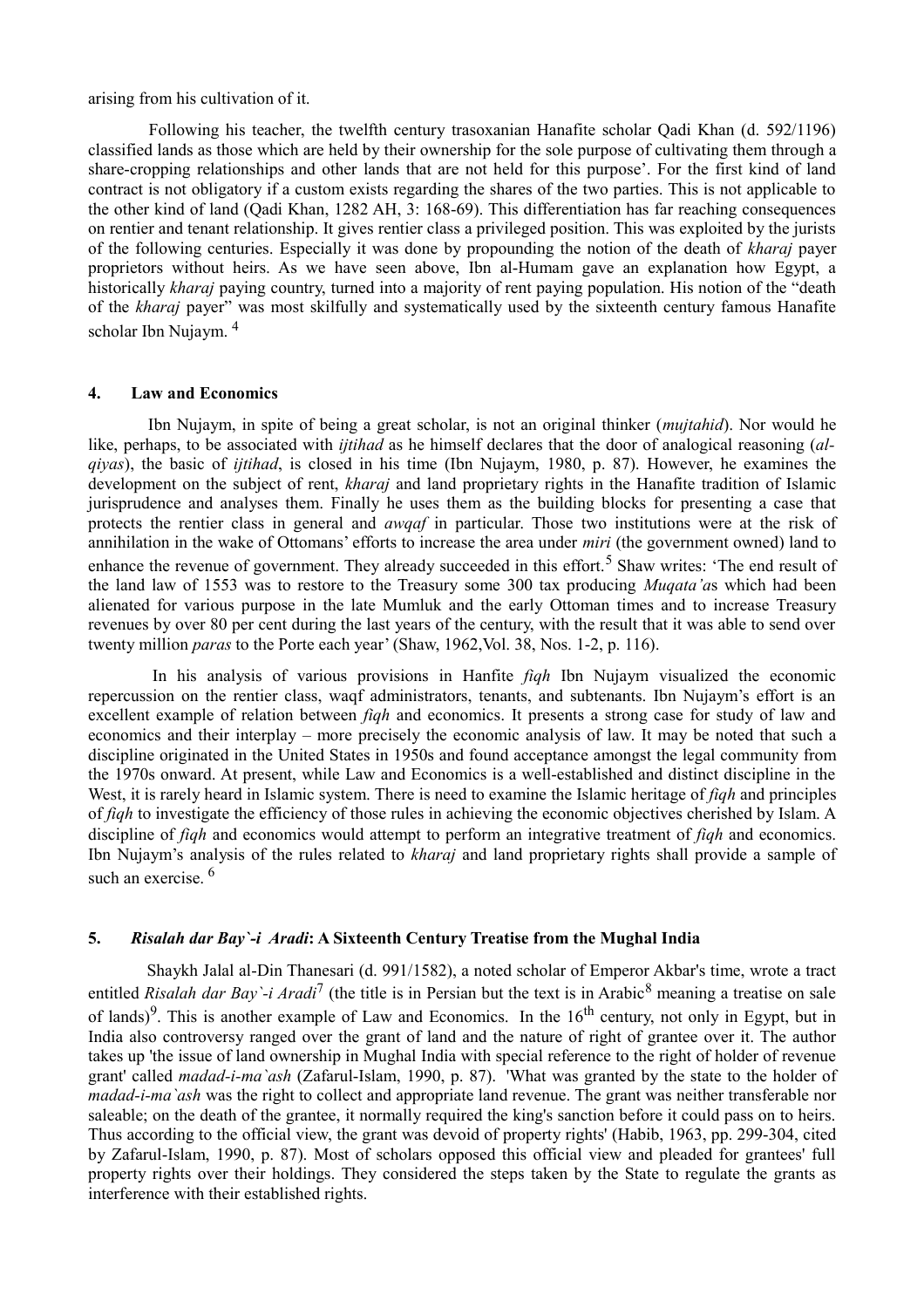Being himself a grant-holder, Thanesari strongly presented this case in his *Risalah dar Bay`-i Aradi*. At the outset of his treatise, he criticises opinions of pro-establishment *`ulama* who argued that 'the conquerors had restored the lands to the former owners, so the latter or their descendants remained lawful owners in post-conquest period and no piece of land granted out of it to a deserving person would become the property of the grantee'. To Thanesari, 'major part of the lands in India comes under the category of waste-land or ownerless property belonging to *bayt al-mal*. Such land, if granted by the ruler to a deserving person and cultivated by him, becomes his property. He can sell or alienate it in any way likes. He argues that there is no evidence that the conquered land in India was ever distributed among the fighters (*ghanimin*) or was ever restored by the Muslim conquerors to the original owners after the initial conquest. In his opinion such lands would have been occupied by some other people because of the flight or death of their original occupants without the permission of the ruler. These new occupants cannot be considered the owners of the land. The land remained in the ownership of the state<sup>10</sup> (Thanesari, MS, ff.2b, 10a. cited by Zafarul-Islam, 1990, p.90).

 Thanesari does not discuss the nature of the land grant: usufruct grant (*iqta` istighlal*) or ownership grant (*iqta tamlik*) – the two provisions of land grants in Islamic tradition – because this would have defeated his purpose. It appears from the history of the period that the ruler in India generally granted land as usufruct (*istighlal*). The term *'madad-i-ma`ash'* also indicated that it was just a temporary help. But Thanesari and some other *ulama* insisted to treat it as permanent grant (*tamlik*) because their own stake was involved (Zafarul-Islam, 1990, pp.87-88). Some of them went to the extent to demand even exemption from payment of *`ushr* over the produce of their self-cultivated land (ibid. 98).

#### **Endnotes:**

<sup>1.</sup> Mamluk or slave dynasty of Egypt that ruled heartland of Islam from 1250 to 1517 before Ottomans abolished their rule in 1517.

<sup>2.</sup> The author thankfully acknowledges his indebtedness to Baber Johansen in dealing with this section.

3. Historical background: Ibn Nujaym wrote his *Tuhfah* in order to defend waqf and private landed property against the imminent Ottoman *Qanunname* of 960/1553. In 957/1550 Ali Pasha (d. 9721565) the then Ottoman governor of Egypt carried an investigation of the legal states of Egyptian lands that yielded rent for the upkeep of religious institutions and the salary of the religious scholars and military officers, 'It is in defence of these groups that Ibn Nujaym wrote his *Tuhfah*. (Johansen 1988, pp. 86, 87).

<sup>4.</sup> 'The notions and concepts of the new doctrine on rent were first developed in Balkh and Bukhara during the classical period. How and when the new doctrine became the prevalent legal doctrine in Mamluk and Ottoman Syria and Egypt remains a matter of investigation' (Johansen, 1988, p. 124)

5. For more details refer to Johansen, 1988, pp. 99, 100, 104, 109.

<sup>6.</sup> It is said that Umar's decision to retain conquered lands in the hands of its previous owners was also guided by many economic objectives, such as equitable distribution of land, its efficient use, a permanent source for *Bayt al-mal*, interest of coming generations, etc.

<sup>7.</sup> The only known manuscript of the treatise is preserved in Mawlana Azad Library of the Aligarh Muslim University, Aligarh, India. For details, refer to Zafarul-Islam, 1990, pp. 85-86.

<sup>8.</sup> In the Non-Arab Muslim world it has been common practice to write a title in Arabic while text is in the local language. Sometimes the title is in Persian or Turkish while text is in Arabic. The present treatise is such an example.

<sup>9.</sup> Although the title of the treatise is about sale of lands, the thrust is to prove the permanent ownership of the land granted by the ruler to a person. This proof will entitle the owner of land to transfer or sell the land. In the title the word sale has been highlighted because that denotes ownership.

 $10.$  It is interesting to note that in addition to his argument that conquered land was never restored to their previous owners, Jalal al-Din Thanesari also tries, like his contemporary Egyptian Hanafi scholar Ibn Nujaym, to protect the interest and ownership of land grantees on the basis of the flight and death of the land owners provided the restoration is proved. However, there is basic difference between the two. In Egypt the